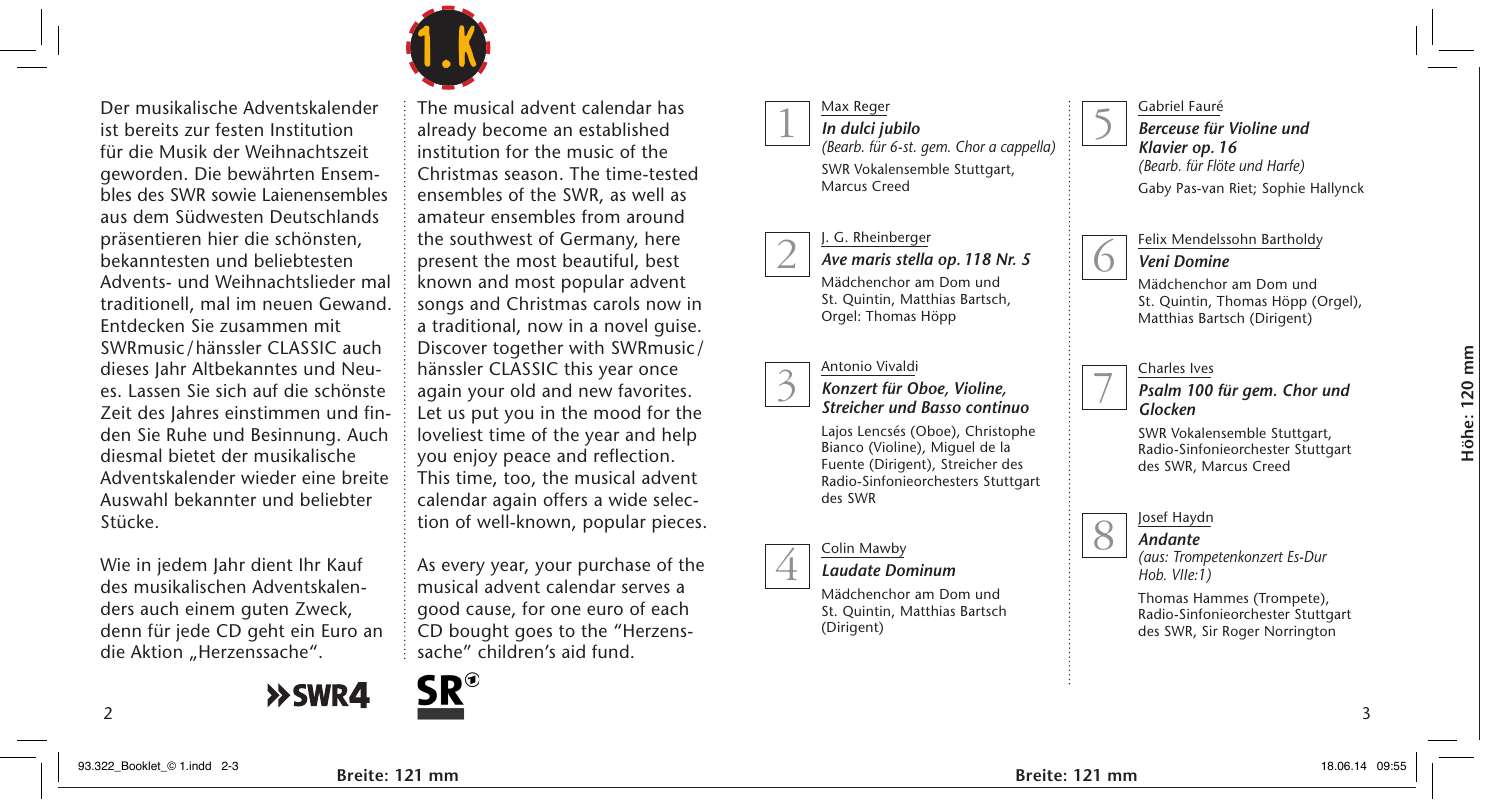

Friedrich von Spee *Als ich bei meinen Schafen wacht*

*(Bearb. für 5-st. gem. Chor a cappella)* SWR Vokalensemble Stuttgart, Anne Kohler



### John Rutter *God be in my head*

Mädchenchor am Dom und St. Quintin, Matthias Bartsch

## J. S. Bach *Ouvertüre für Orchester Nr. 1*

*C-Dur BWV 1066 5. Satz Menuett*

Radio-Sinfonieorchester Stuttgart des SWR, Sir Roger Norrington



# Michael Praetorius

*Wie schön leuchtet der Morgenstern*

SWR Vokalensemble Stuttgart, SWR Rundfunkorchester Kaiserslautern, Paul Goodwin



Johannes Koch

*Maria durch ein Dornwald ging* Kinder- und Jugendchor Herxheim Südpfalzlerchen, Klaus Eichenlaub





## Francesco Manfredini

*Largo (aus Concerto grosso C-Dur op. 3,12)* Radio-Sinfonieorchester Stuttgart des SWR, Garcia Navarro 15



*Kommt und laßt uns Christum ehren (Nr. 5) (Bearb. für 5-st. gem. Chor a cappella)* SWR Vokalensemble Stuttgart, Marcus Creed



Peter Tschaikowsky *Preghiera (aus: Orchestersuite Nr. 4)*

Radio-Sinfonieorchester Stuttgart des SWR, Sir Neville Marriner



*Ich steh an Deiner Krippen hier BWV 469* 

*(Bearb. für gem. Chor a cappella)* SWR Vokalensemble Stuttgart, Marcus Creed



*Mariä Wiegenlied für Sopran und Orgel op. 76 Nr. 52*

Eva-Maria Roth, Markus Eichenlaub

#### . G. Rheinberger *Sanctus* 20

*(aus: Missa für Soli, Frauenchor und* 

*Orgel op. 126)*

Kinder- und Jugendchor Herxheim Südpfalzlerchen, Klaus Eichenlaub



22

Max Reger *Vom Himmel hoch (Bearb. für 4-st. gem. Chor a cappella)*

SWR Vokalensemble Stuttgart, Marcus Creed

## Antonio Vivaldi

*Konzert für Oboe, Violine, Streicher und Bc B-Dur RV 548 2. Satz*

Lajos Lencses (Oboe), Christophe Bianco (Violine), La Follia, Miguel de la Fuente

### Charles Ives / Paus Echols



Lied für Singstimme und Klavier, bearbeitet für gemischten Chor, SWR Vokalensemble Stuttgart, Anne Kohler



## Michael Praetorius

*Wachet auf ruft uns die Stimme*

SWR Vokalensemble Stuttgart, SWR Rundfunkorchester Kaiserslautern; Paul Goodwin

4 5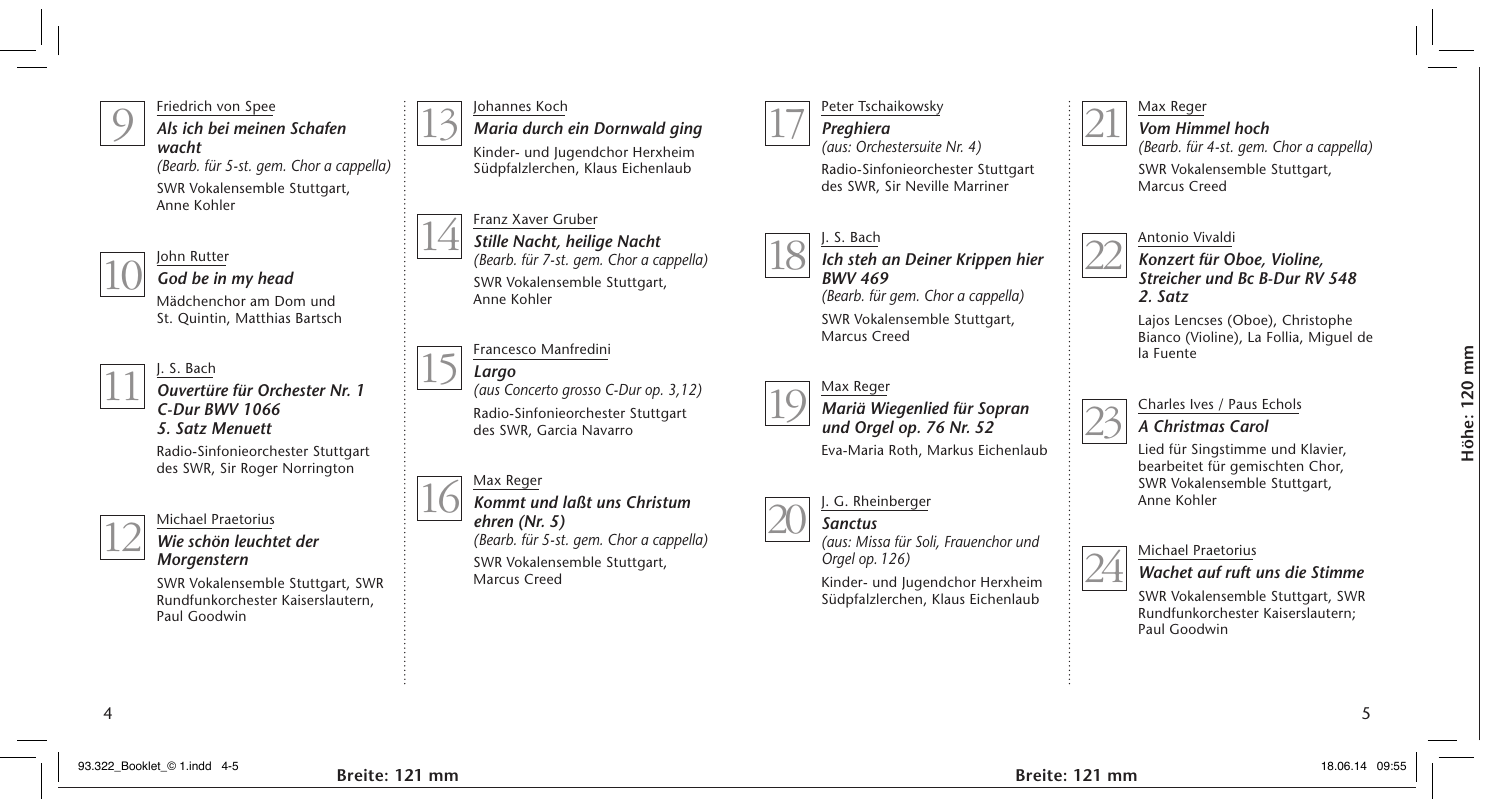Musikalischer Forschergeist, Experimentierlust, stilistische Bandbreite und sängerische Perfektion – das sind die Markenzeichen des SWR Vokalensembles Stuttgart. Seit vielen Jahren zählt es zu den internationalen Spitzenensembles der zeitgenössischen Musik und hat im Lauf seiner 65-jährigen Geschichte mehr Uraufführungen gesungen als jeder andere Chor. Dirigenten, Komponisten und Veranstalter schätzen die musikalische Intelligenz der Chormitglieder, ihre Professionalität im Umgang mit den Schwierigkeiten zeitgenössischer Partituren und ihre konstruktive Offenheit für die Utopien der Gegenwart. Neben der Neuen Musik widmet sich das SWR Vokalensemble den anspruchsvollen Chorwerken älterer Epochen – häufig ist in den Konzertprogrammen Altes und Neues einander beziehungsreich gegenübergestellt. Seit 2003 ist Marcus Creed künstlerischer Leiter. Seine Interpretationen vereinen Stilsicherheit, Klangschönheit, technische Souveränität und musikalische Lebendigkeit.

Der **Mädchenchor am Dom und St. Quintin** wurde 1994 gegründet und versieht seitdem zusammen mit dem Mainzer Domchor und der Domkantorei St. Martin seinen musikalisch-liturgischen Dienst im Hohen Dom zu Mainz und einmal im Monat in der Stadtpfarrkirche St. Quintin. In seiner noch jungen Geschichte kann der Chor auf eine umfangreiche Konzerttätigkeit zurückblicken. Konzertreisen nach Paris (Kathedra-

#### **SWR Vokalensemble Stuttgart**

A spirit of musical research, a passion for experimentation, a wide range of style and perfect singing – these are the hallmarks of the SWR Vokalensemble Stuttgart. For many years now, it has been counted among the top international ensembles for contemporary music, and in the course of its sixty-fiveyear history has sung more premieres than any other chorus. Conductors, composers and organisers hold the musical intelligence of the chorus members in high esteem, as well as their professional treatment of the difficulties of contemporary scores, and their constructive open-minded attitude toward today's utopias. Apart from new music, the SWR Vokalensemble Stuttgart also devotes itself to the more demanding choral works of earlier periods – their concert programmes often set the old and the new into an evocative contrast. Marcus Creed has been artistic director since 2003.

**Mädchenchor am Dom und St. Quintin** (Girls' Choir at the Cathedral and St. Quintin) was founded in 1994 and has since been singing at church services along with the Mainzer Domchor and the Domkantorei St. Martin at Mainz Cathedral and once a week at the Church of St. Quintin. Although its history is not yet long, it has sung in many concerts. Its tours include Paris (Notre Dame Cathedral), Barcelona and Valencia, Rome, Vienna (St. Stephen's Cathedral), Poland (tour with orchestra), England (Liverpool

le "Notre Dame"), Barcelona und Valencia, Rom, Wien (Dom St. Stephan), Polen (Tournee mit Orchester), England (Kathedrale von Liverpool und Minster of York), Chicago und New York und in die Niederlande (Kathedralen von Rotterdam und Haarlem) stehen neben zahlreichen Konzerten in Deutschland. Im April 2010 nahm der Mädchenchor als einziger deutscher Chor am 50. Internationalen Chorfestival in Loreto (Italien) erfolgreich teil. Rundfunk- und Fernsehproduktionen, die Mitwirkung von Sängerinnen bei Theaterproduktionen im Rhein-Main-Gebiet sowie CD-Produktionen dokumentieren die künstlerische Qualität des Ensembles. Die Mädchen proben zweimal pro Woche und erhalten Stimmbildung in Kleingruppen. Zurzeit singen rund 130 Mädchen im Chor. Von 2005 bis 2013 stand der Chor unter der Leitung von Domkapellmeister Karsten Storck. Seit Januar 2013 leitet Domkantor Matthias Bartsch das Ensemble. Er studierte Kirchenmusik und Dirigieren in Düsseldorf und war von 2007 bis 2009 Assistent von Raimund Wippermann beim Mädchenchor am Essener Dom.

#### **Radio-Sinfonieorchester Stuttgart des SWR**

Das Radio-Sinfonieorchester Stuttgart des SWR – gegründet 1945 – ist einer der bedeutendsten musikalischen Botschafter des Landes. Pro Saison spielt das RSO rund 80 Konzerte im Sendegebiet des SWR; es gastiert in nationalen und internationalen Musikzentren und weltweit bei Festspielen.

Cathedral and York Minster), Chicago and New York, and the Netherlands (cathedrals in Rotterdam and Haarlem), together with many concerts in Germany. It was the only German girls' choir to take part in the 50th International Choir Festival in Loreto, Italy in April 2010, where it was a success. Radio and television productions, collaboration of some of the singers on theater productions in the Rhine-Main region, as well as CD productions, document the artistic quality of the ensemble. The girls rehearse twice a week and are given voice training in small groups. At present, around 130 girls sing in the choir. From 2005 to 2013, the choir was directed by Cathedral Kapellmeister Karsten Storck. Since January 2013 Cathedral Choirmaster and Organist Matthias Bartsch has been leading the ensemble. He studied church music and conducting in Düsseldorf and was assistant to Raimund Wippermann with the girls' choir at Essen Cathedral from 2007 to 2009.

mm

**Stuttgart Radio Symphony Orchestra (SWR)** The Stuttgart Radio Symphony Orchestra (SWR), founded in 1945, is one of the most important musical ambassadors of Germany. The RSO performs around 80 concerts per season in the SWR broadcasting area, in addition to national and international guest performances and performances at worldwide music festivals.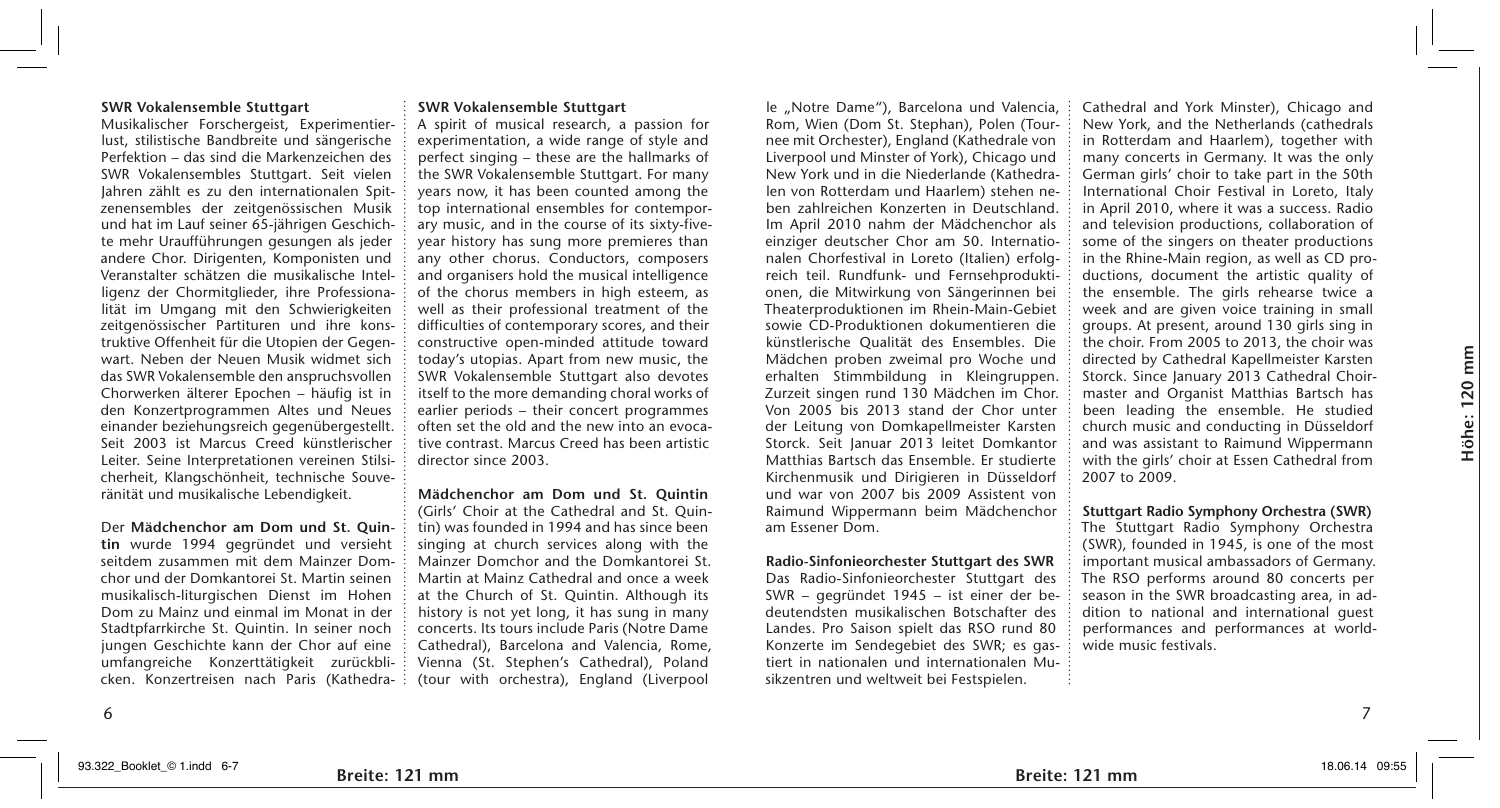Die Ausrichtung des RSO Stuttgart fokussiert sich zum einen auf das große klassischromantische Repertoire, das in exemplarischen Interpretationen gepflegt wird, zum anderen auf die zeitgenössische Musik und selten gespielte Werke und Komponisten. Die Förderung junger Künstler gehört ebenso zum Selbstverständnis des RSO wie die Erschließung anspruchsvoller Musik für ein junges Publikum.

Große Solisten- und Dirigentenpersönlichkeiten waren bzw. sind beim RSO zu Gast.

Hans Müller-Kray und Carl Schuricht prägten als erste Dirigenten das RSO. Sergiu Celibidache war von 1972 bis 1982 künstlerischer Leiter und entwickelte durch seine ebenso intensive wie suggestive Probenarbeit ein neues Klangideal, das die Spielkultur wegweisend für viele Jahre prägte und das RSO in die internationalen Spitzenorchester einreihte. Sir Neville Marriner und Gianluigi Gelmetti waren die RSO-Chefdirigenten in den 1980er- und 90er-Jahren. Georges Prêtre übernahm 1996 die künstlerische Leitung. Von 1998 bis 2011 war Sir Roger Norrington Chefdirigent des RSO Stuttgart und ist seit 2011 Ehrendirigent des RSO. Mit Beginn der Saison 2011/12 trat der Franzose Stéphane Denève die Nachfolge von Sir Roger Norrington als Chefdirigent des RSO Stuttgart an.

The Stuttgart RSO orients itself, on one hand, towards the large classical and romantic repertoire that is represented by exemplary performances, and, on the other hand, towards contemporary music and rare musical works, including little-known composers. Of course, the sponsorship of young artists also belongs on the list of RSO undertakings, as well as the development of sophisticated music for a younger audience.

World-renowned conductors, as well as some of the world's greatest soloists, have been guests at the RSO.

Hans Müller-Kray and Carl Schuricht made their marks as the first conductors of the RSO. From 1972 to 1982, Sergiu Celibidache was the creative director. Through his intensive and evocative rehearsals, he developed a new sound that would characterise and capture the ambiance of the moment, a way of performing that would set standards for many years and that led the RSO to become one of the world's finest orchestras. Sir Neville Marriner und Gianluigi Gelmetti were principal conductors of the RSO in the 1980s and '90s. Georges Prêtre took over creative direction in 1996. Sir Roger Norrington has been the principal conductor of the Stuttgart RSO from 1998 to 2011 and is Conductor Laureate of the RSO since 2011. Finally, with the beginning of the 2011/12 season, Stéphane Denève took over as the successor of Sir Roger Norrington as principal conductor of the Stuttgart RSO.

8 a Godfrey (1986) and the contract of the contract of the contract of the contract of the contract of the contract of the contract of the contract of the contract of the contract of the contract of the contract of the con

Von 1951 bis 2007 stand das **SWR Rundfunkorchester Kaiserslautern** mehr als fünf Jahrzehnten lang für Stilvielfalt und Musizierlust. Das Repertoire des Orchesters umfasste die Literatur der sogenannten E- und U-Musik und reichte von der Barockmusik über klassische Sinfonien, kleiner besetzten Romantik, Opernszenen, Operettenmelodien bis zum Wiener Walzer, zu Musicals und Filmmelodien sowie zu den Klassikern der Moderne und zur Minimal Music.

Der große Aufschwung des Orchesters begann 1957 nach der Zusammenlegung der beiden Unterhaltungsorchester von Kaiserslautern und Koblenz. Bis 1987 prägte Emmerich Smola als Chefdirigent das Profil des damaligen Rundfunkorchesters des Südwestfunks. Das SWR Rundfunkorchester bewahrte sich seine Vielseitigkeit und Entdeckungsfreude auch unter Emmerich Smolas Nachfolgern, den Chefdirigenten Klaus Arp, Peter Falk und Grzegorz Nowak. Neue Schwerpunkte, etwa in den Bereichen Oper und Film, bildeten sich heraus. Einladungen in die großen Konzertsäle nach Frankfurt, Köln, Dortmund und zu Internationalen Musikfestivals belegten die anhaltende Attraktivität dieses Rundfunkorchesters. 2007 fusionierte es mit dem Rundfunk-Sinfonieorchester Saarbrücken zur Deutschen Radio Philharmonie Saarbrücken Kaiserslautern.

From 1951 until 2007 the **SWR Radio Orchestra Kaiserslautern** has been associated for more than 50 years with style variety and joy of music. The repertoire covered the literature of the so-called serious and light music and ranges from baroque music, classical symphonies, small orchestrated romantic music, opera scenes, operetia melodies to Vienna Waltzes, musicals and film melodies as well as to contemporary popular and minimal music.

The success of the orchestra started in 1957 when the light music orchestras of Kaiserslautern and Koblenz merged to form the "Rundfunkorchester des Südwestfunks". Until 1987, Emmerich Smola was principal conductor and under his direction the orchestra gained international fame. The SWR Radio Orchestra has maintained its versatility and joy of discoveries under all of Emmerich Smolas' successors, the principal conductors Klaus Arp, Peter Falk and Grzegorz Nowak. A new emphasis has been placed on opera and film music. Invitations to the large concert halls in Frankfurt, Cologne, Dortmund and to renowned festivals gave prove of the lasting attractiveness of the orchestra. In 2007 it was merged with the "Rundfunk-Sinfonieorchester Saarbrücken" to form the German Philharmonic Ochestra.